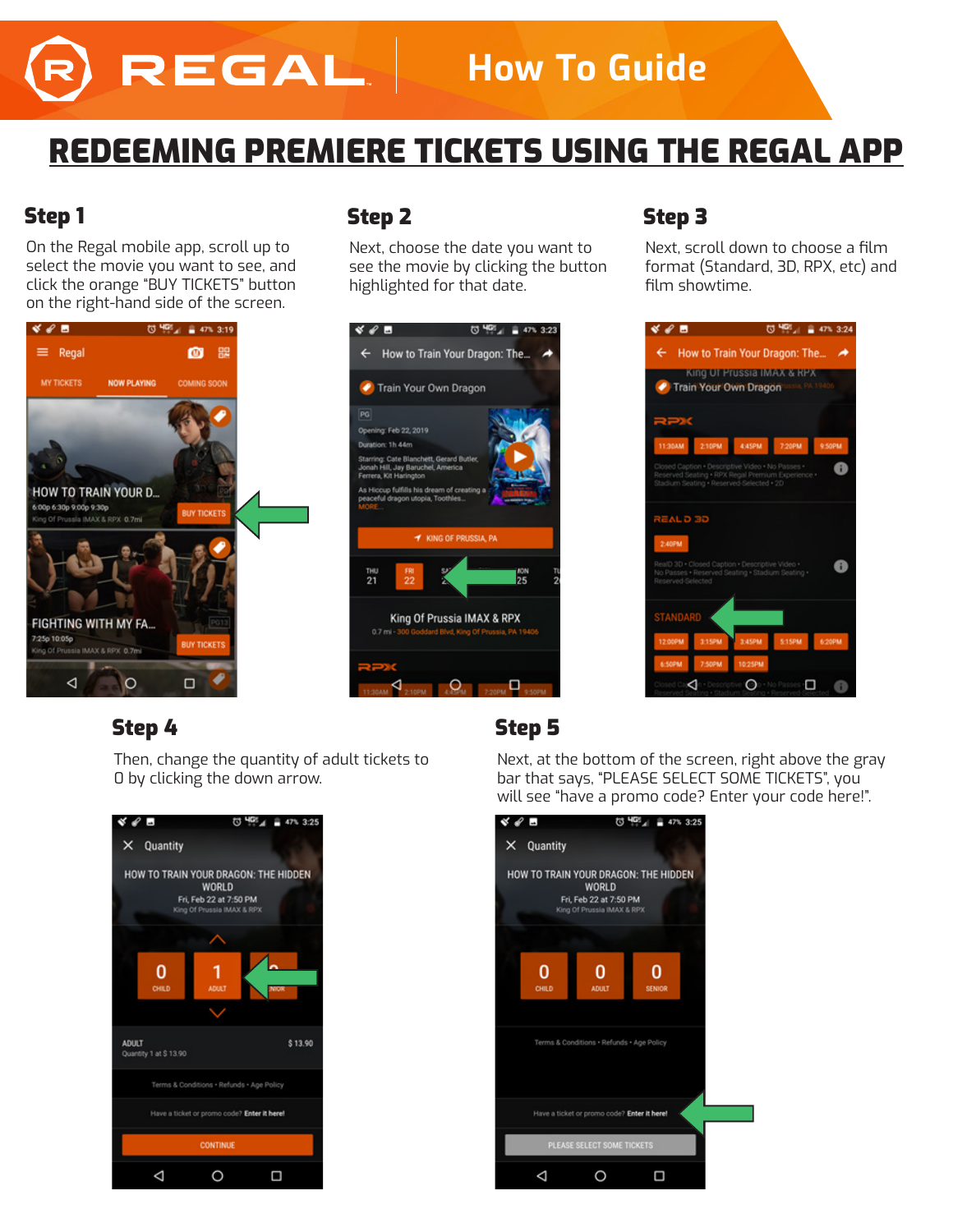# REGAL

# **How To Guide**

# REDEEMING PREMIERE TICKETS USING THE REGAL APP

### Step 6

Click on the words "Enter it here!", then enter the 15-digit Premiere ticket number (with no spaces between numbers), then click "redeem". The 15-digit ticket number can be found on the back of the ticket, right above the barcode, to the left of the phrase "manual entry". After you have clicked redeem, you'll see a green box that says "SUCCESS!".



This green bar will only show for a few seconds. When it disappears, repeat the process to redeem additional tickets. When you have finished redeeming your Premiere ticket(s), click "continue".



## Step 7 Step 8 Step 8 Step 8 Step 8 Step 8 Step 8 Step 8  $\sim$

At the next screen, select your seat(s), then click continue.